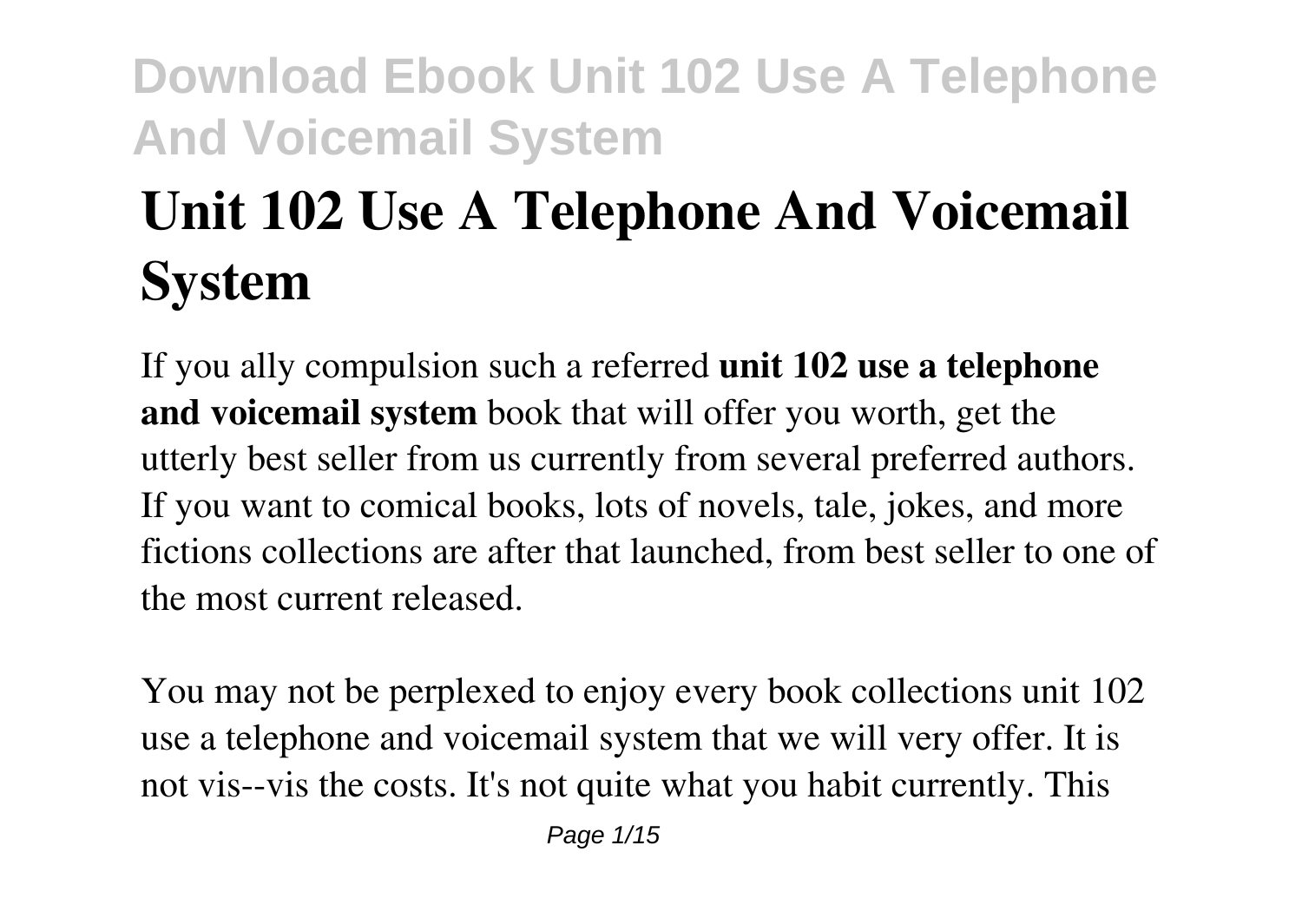unit 102 use a telephone and voicemail system, as one of the most in force sellers here will very be accompanied by the best options to review.

*SF 102 Digital Temperature Controller* Unit 102 \"so and such\" ??? ???? ??? ??????? ??? ?? *Asus Transformer mini T102HA broken charging port connector repair Very Good Food Stock Analysis - FAKE MEAT, FAKE .... (VERY STOCK) 36 Insanely Clever Bedroom Storage Hacks And Solutions English 101 - A Tune And Service Guide for Vintage Triumph and BSA Motorcycles Touchstone Student's Book - Level 2 - Unit 10 - Cambridge Press How I fail medical surgical | online nursing school | LPN program* A guide to the AZ-GTi WiFi Go-To mount and telescope range *Microsoft Dynamics 365 Business Central Jobs 102: Key Concepts* Page 2/15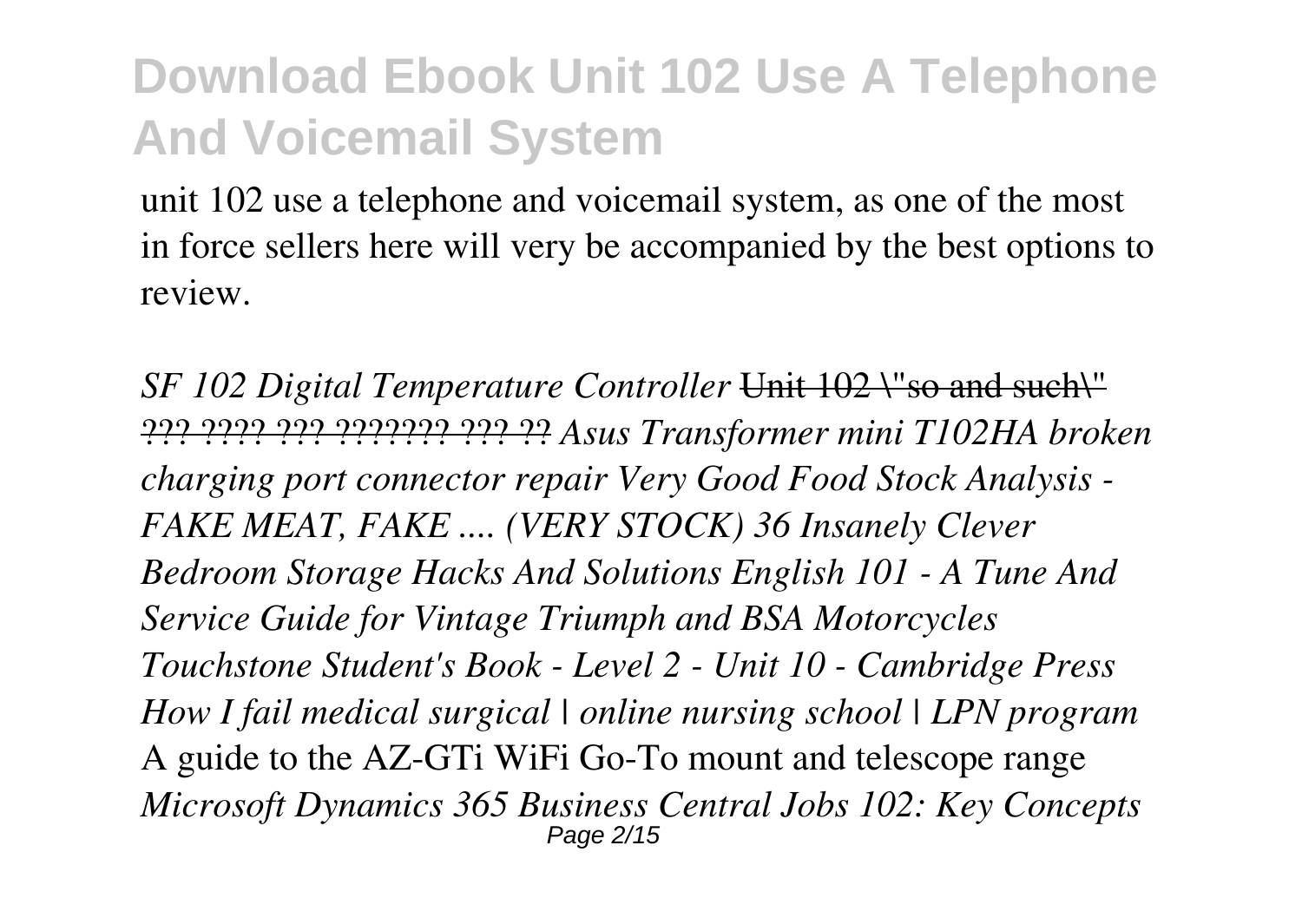*and Setup Procedures #102 Essential English Grammar by Raymond Murphy | Raymond Murphy English Grammar | Shreyans Kothari* 109-Year-Old Veteran and His Secrets to Life Will Make You Smile | Short Film Showcase **ASUS Z01-BDC CELL PHONE REPAIR IN DENVER AURORA CO** TRIGNOMETRY PART 2 | TARGET MPPAT 2020 | BY SUBHAM SIR **Mac Pro Unboxing \u0026 Second Impressions: The Power is Back!** Part 1|Test 2|Bihar Daroga mains test series 2020|Bihar SI Mains Exam|The Selection Guru|Unit and Dimensions L 11 I Class 11 Physics I DPP - 1 SOLUTIONS II For CHSE Odisha *Week 3 Intro - Math 102*

UC Series IPPBX 3.4.0 Version NEW Feature*Best Double Din Head Units*

Unit 102 Use A Telephone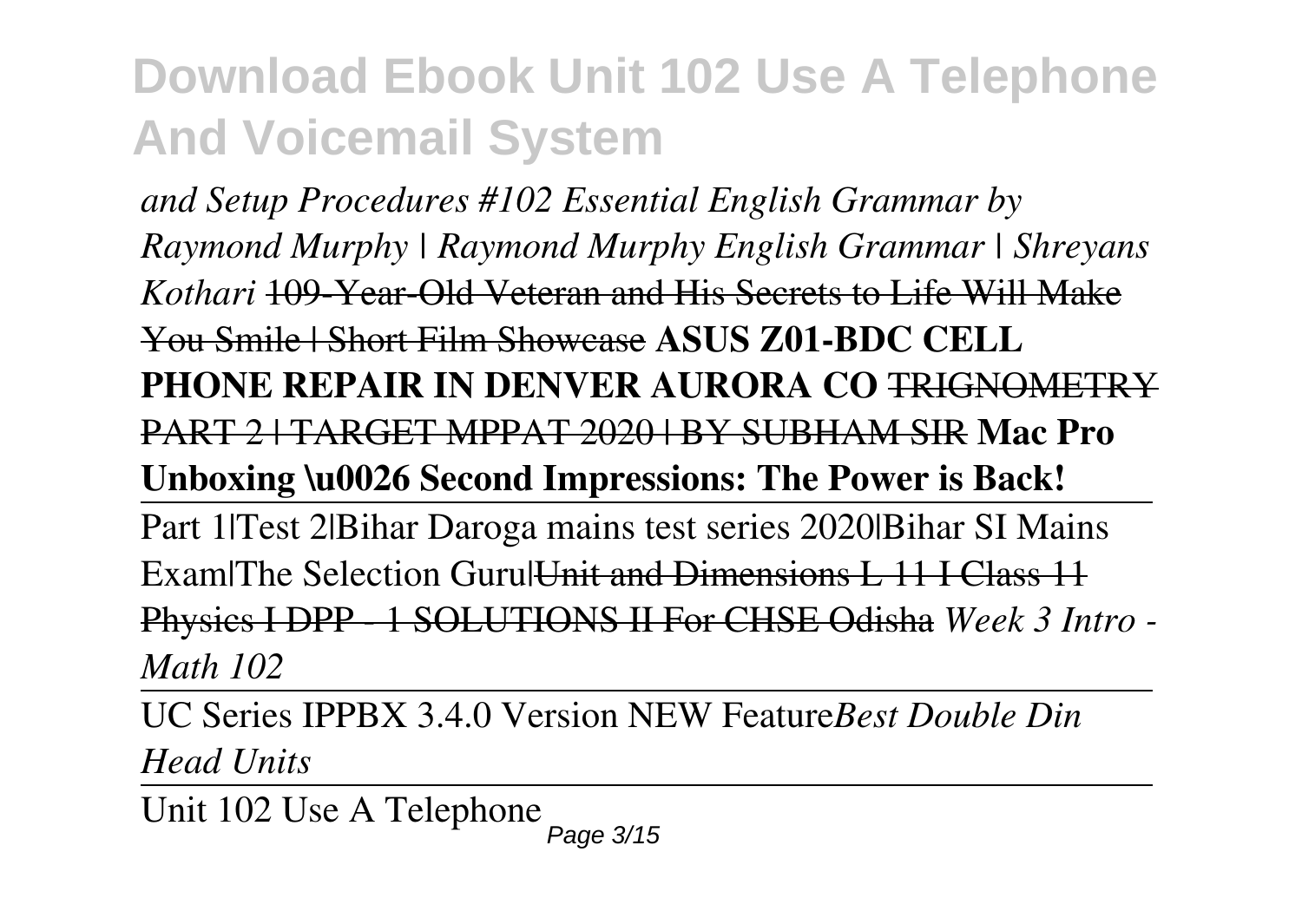Outcome 1.1 - Outline how a caller $&\#39$ ; experiences affect their view of an organisation. Outcome 1.2 – Outline organisational standards and procedures for communicating on the telephone. Outcome 1.3 – State the importance of following

(DOC) Use a Telephone and Voicemail System (Unit 102 ... INSTRUCTIONS on page 102 before use Read and understand all instructions Thank you for purchasing your new Panasonic cordless telephone Caller ID and Call Waiting Service, where available, are telephone closer to the base unit —If you use the cordless handset near another phone's base unit, noise may be Testing Old Telephones 2.2Bweb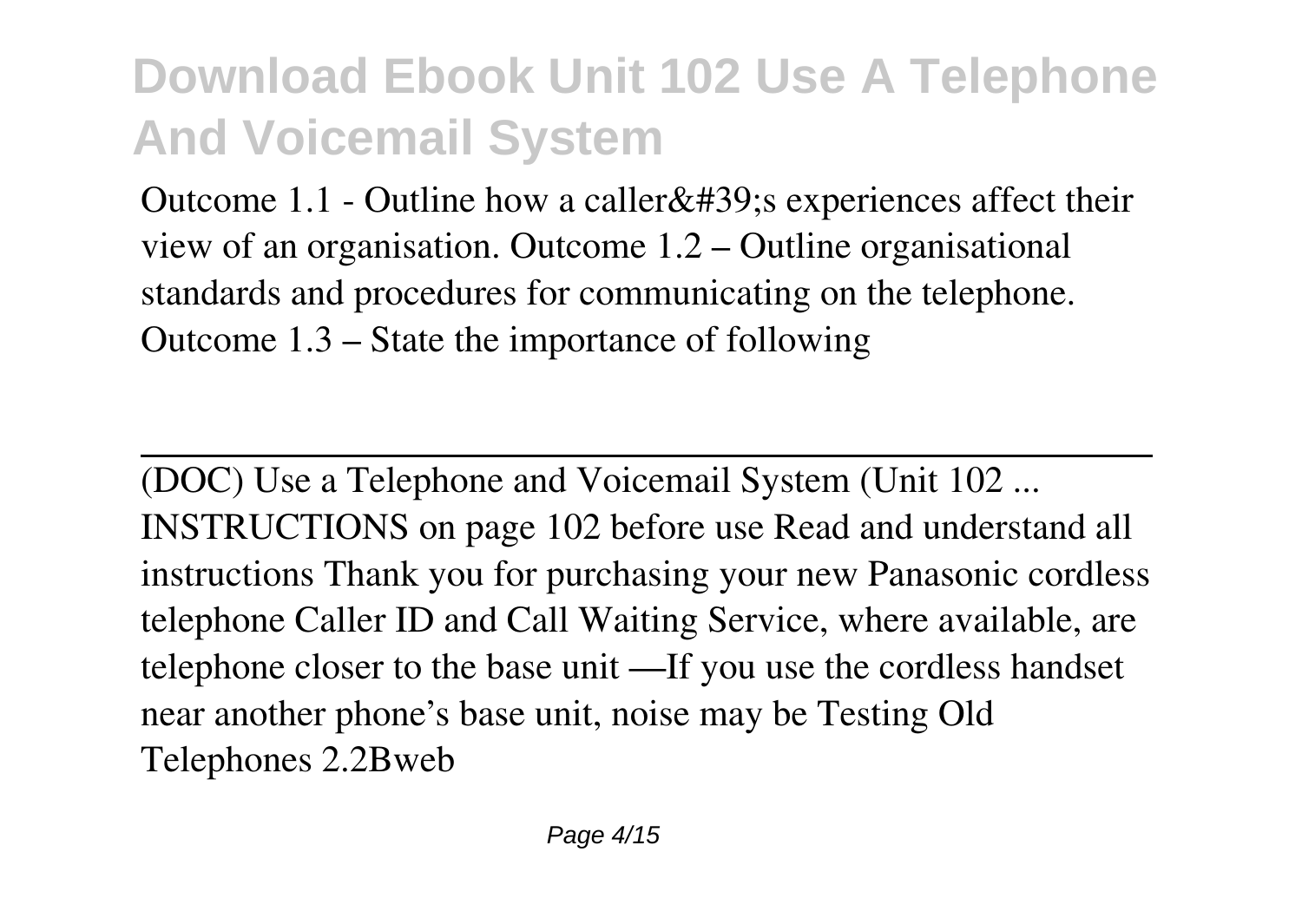Download Unit 102 Use A Telephone And Voicemail System Unit 102 Use a telephone and voicemail system. UAN: K/506/1796 Level: 1. Credit value: 2. GLH: 20. Relationship to NOS: This unit is linked to the Business & Administration (2013) National Occupational Standards: CFABAA621 Make and receive telephone calls CFABAA622 Use voicemail message systems. Aim: This unit aims to develop the knowledge and skills required to use a telephone and voicemail system.

Unit 102 Use a telephone and voicemail system Unit 102 use a telephone and voicemail system.docx - Unit... This preview shows page 1 - 3 out of 8 pages. Unit 102: Use a telephone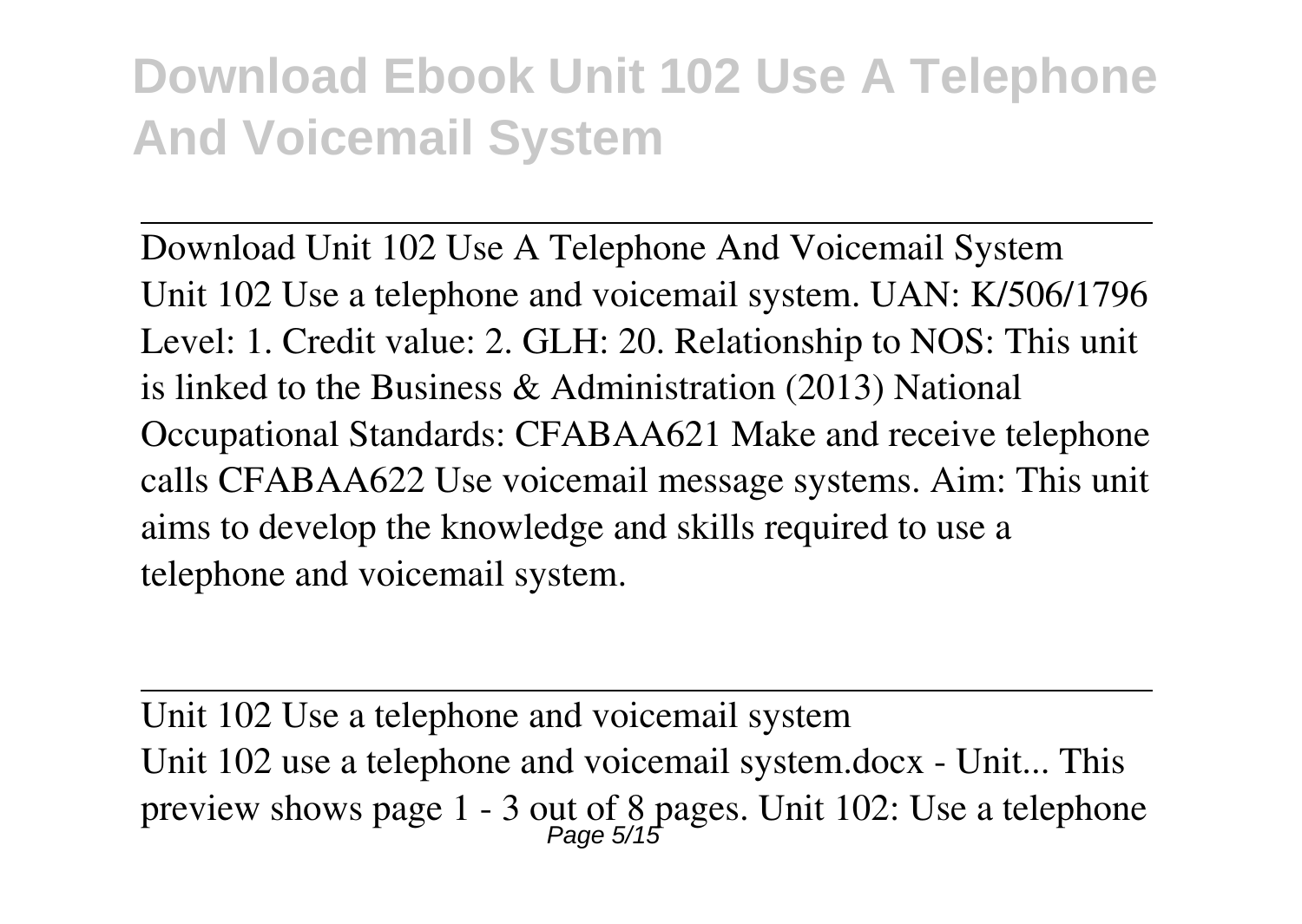and voicemail system Learning Outcome 1: Know how to use a telephone and voicemail system Q- 1.1 - Outline how a caller's experiences affect their view of an organisation A- You have two kinds of callers. Internal customers and external customers.

Unit 102 use a telephone and voicemail system.docx - Unit ... Online Library Unit 102 Use A Telephone And Voicemail System Unit 102 Use A Telephone And Voicemail System If you ally craving such a referred unit 102 use a telephone and voicemail system books that will allow you worth, get the utterly best seller from us currently from several preferred authors.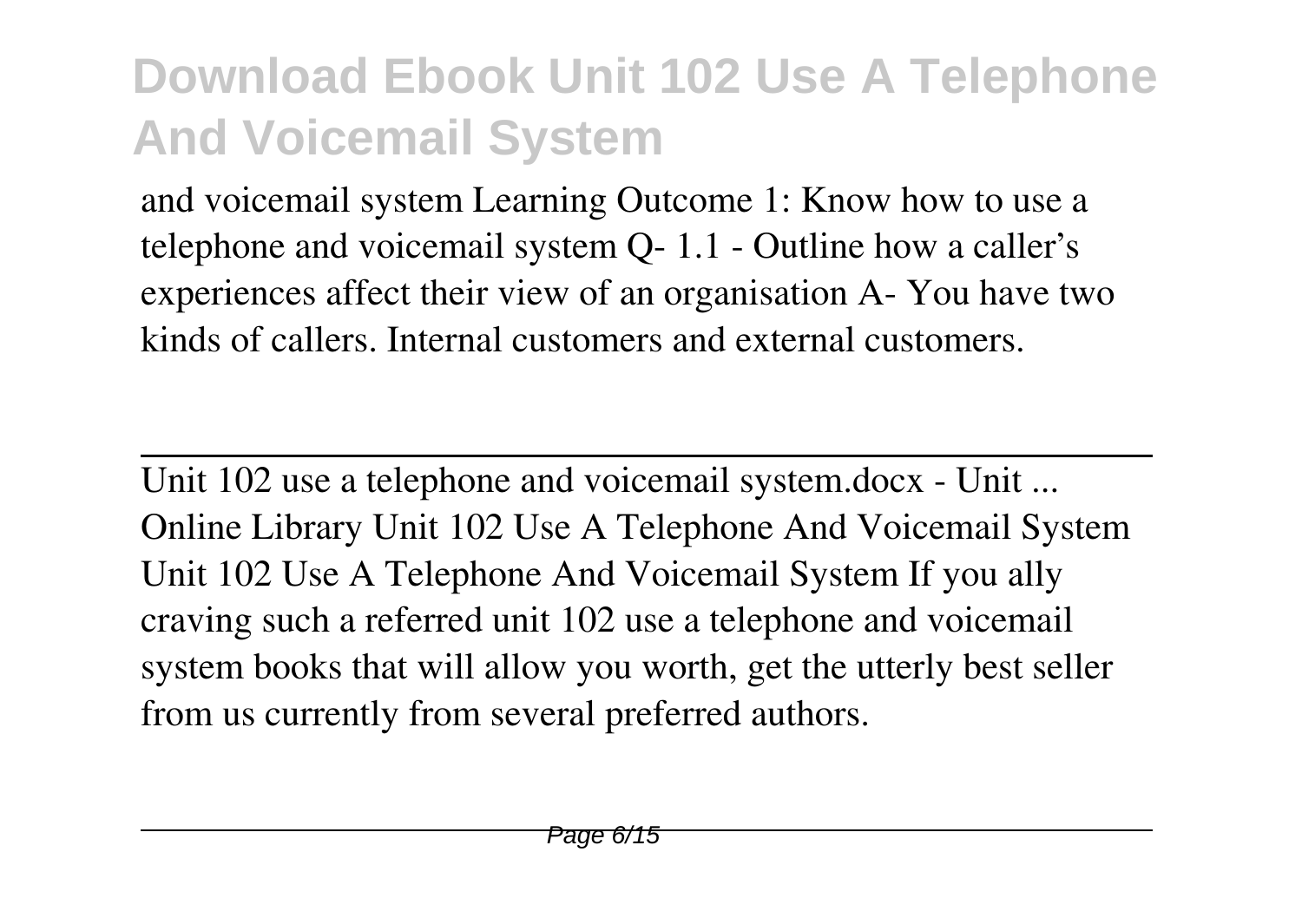Unit 102 Use A Telephone And Voicemail System Unit-102-Use-A-Telephone-And-Voicemail-System 1/3 PDF Drive - Search and download PDF files for free. Unit 102 Use A Telephone And Voicemail System [PDF] Unit 102 Use A Telephone And Voicemail System Yeah, reviewing a books Unit 102 Use A Telephone And Voicemail System could amass your close links listings. This is just one of the solutions

Unit 102 Use A Telephone And Voicemail System Unit\_102\_use\_a\_telephone\_and\_voicemail\_system| Author: www.legacyweekappeal.com.au Subject: Download Unit\_102\_use\_a\_telephone\_and\_voicemail\_system| Keywords: ebook, book, pdf, read online, guide, download Page 7/15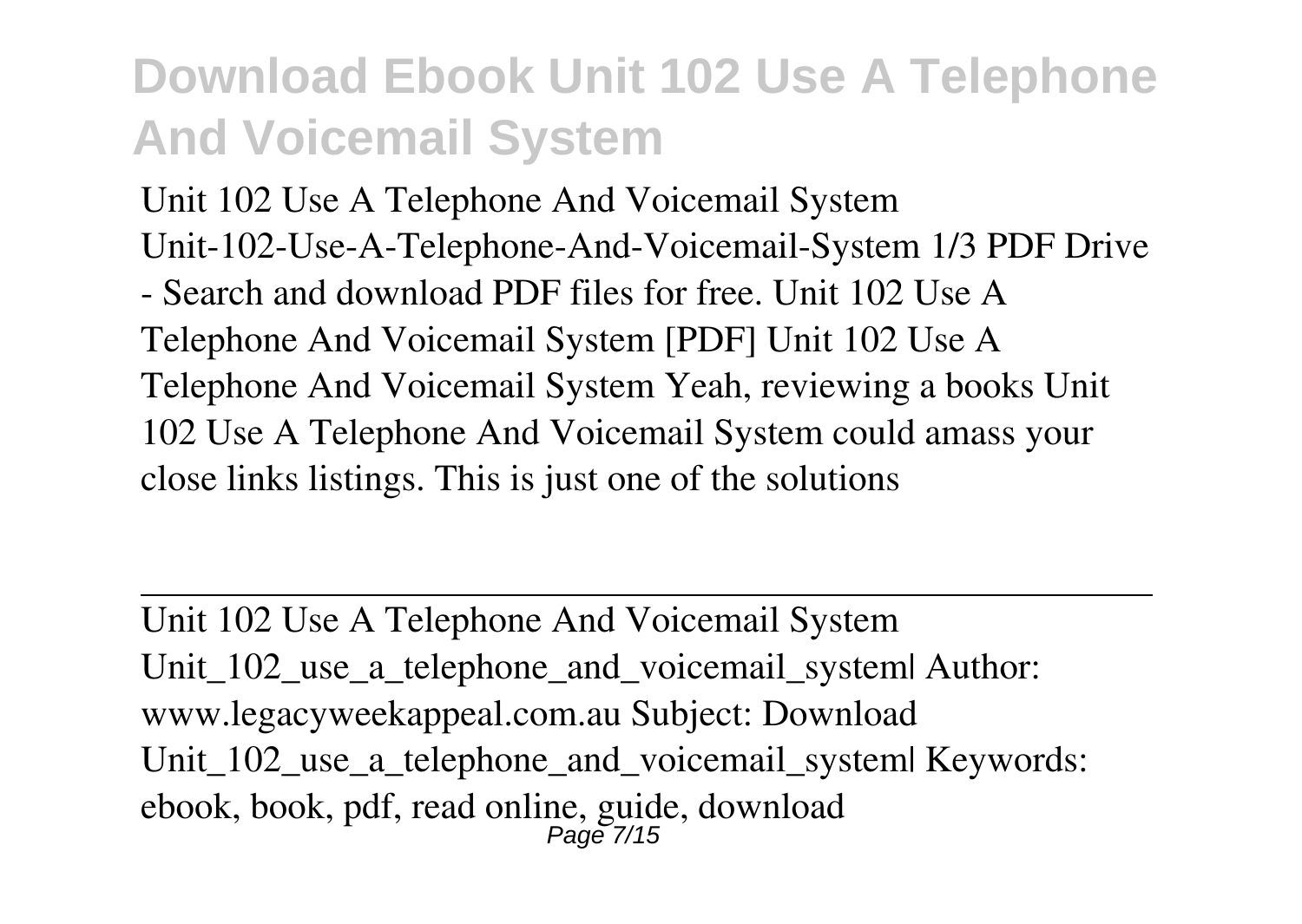#### Unit  $102$  use a telephone and voicemail system Created Date: 9/18/2020 10:08:37 PM

Unit 102 use a telephone and voicemail system| Unit 02 Workbook 5 Knowledge Activity 1: Describe the features of a telephone system ... how to use the functions of the telephone in order to deal effectively with the caller (put them on hold or transfer them to a colleague etc.) how you should take and record messages

Section 1: Understand how to make and receive telephone ... Use a telephone and voicemail system. By signing this statement of  $Page \& 15$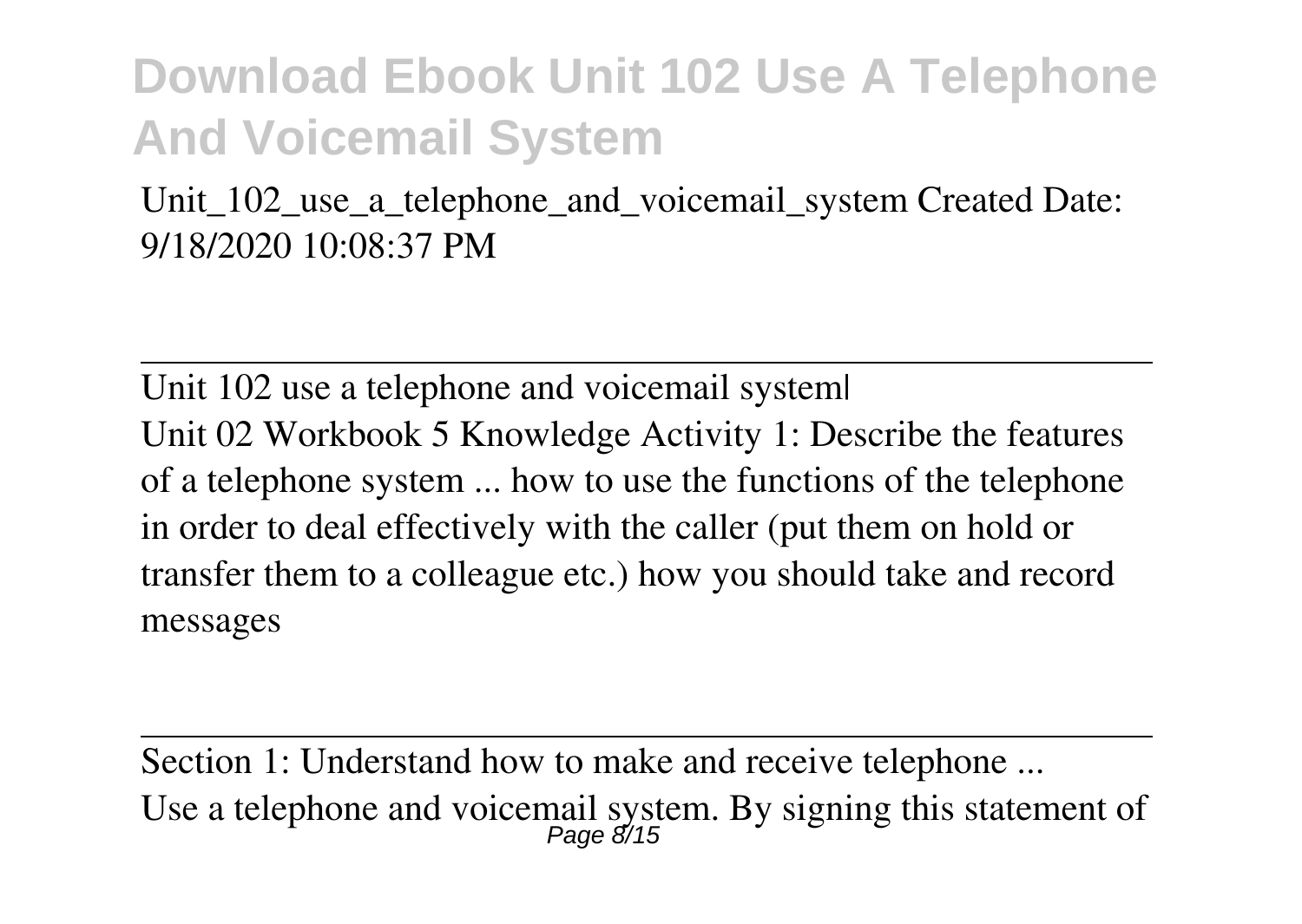unit achievement you are confirming that all learning outcomes, assessment criteria and range statements have been achieved under specified conditions and that the evidence gathered is authentic. This statement of unit achievement table must be completed prior to claiming certification.

Use a telephone and voicemail system - VTCT unit-102-use-a-telephone-and-voicemail-system 1/1 Downloaded from glasatelieringe.nl on September 24, 2020 by guest [Book] Unit 102 Use A Telephone And Voicemail System Eventually, you will entirely discover a supplementary experience and ability by spending more cash. yet when? attain you agree to that you require to get those every needs following having significantly cash?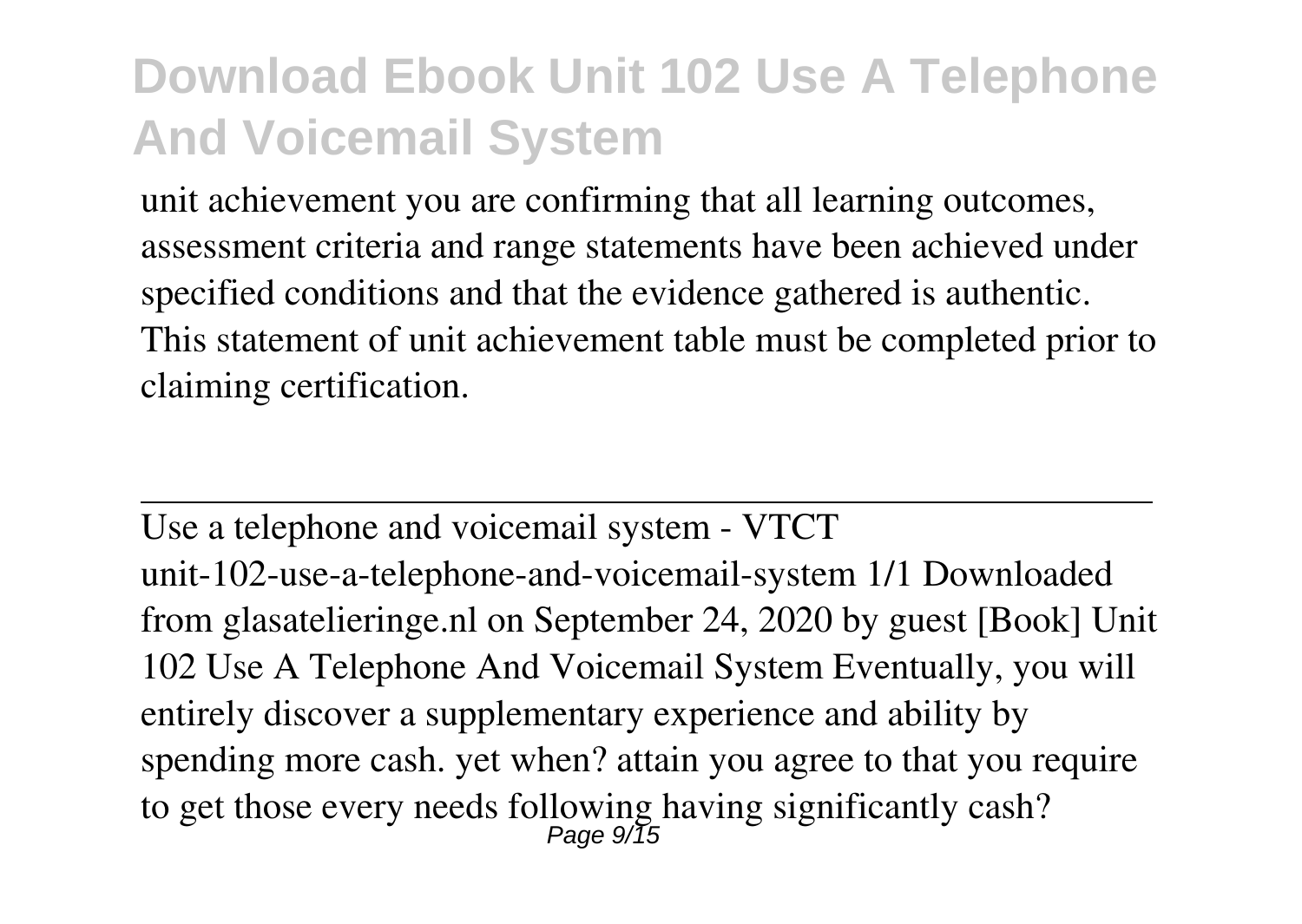Unit 102 Use A Telephone And Voicemail System ... NVQ Business Admin Optional Unit- Use of Telephone As promised other optional units would be uploaded when completed. Here is my Use of Telephone (optional Unit 672). NB- Please do not exactly copy this work, make questions relevant to where you work and the procedures of your particular company.

NVQ Business Admin Optional Unit- Use of Telephone Use a telephone and voicemail system. Reference. K/506/1796 Level. Level 1. Credit Value. 2 Downloads. Unit Details (0.08 MB) Qualifications offering this unit. Reference: Title: Sector: Level:<br>Page 10/15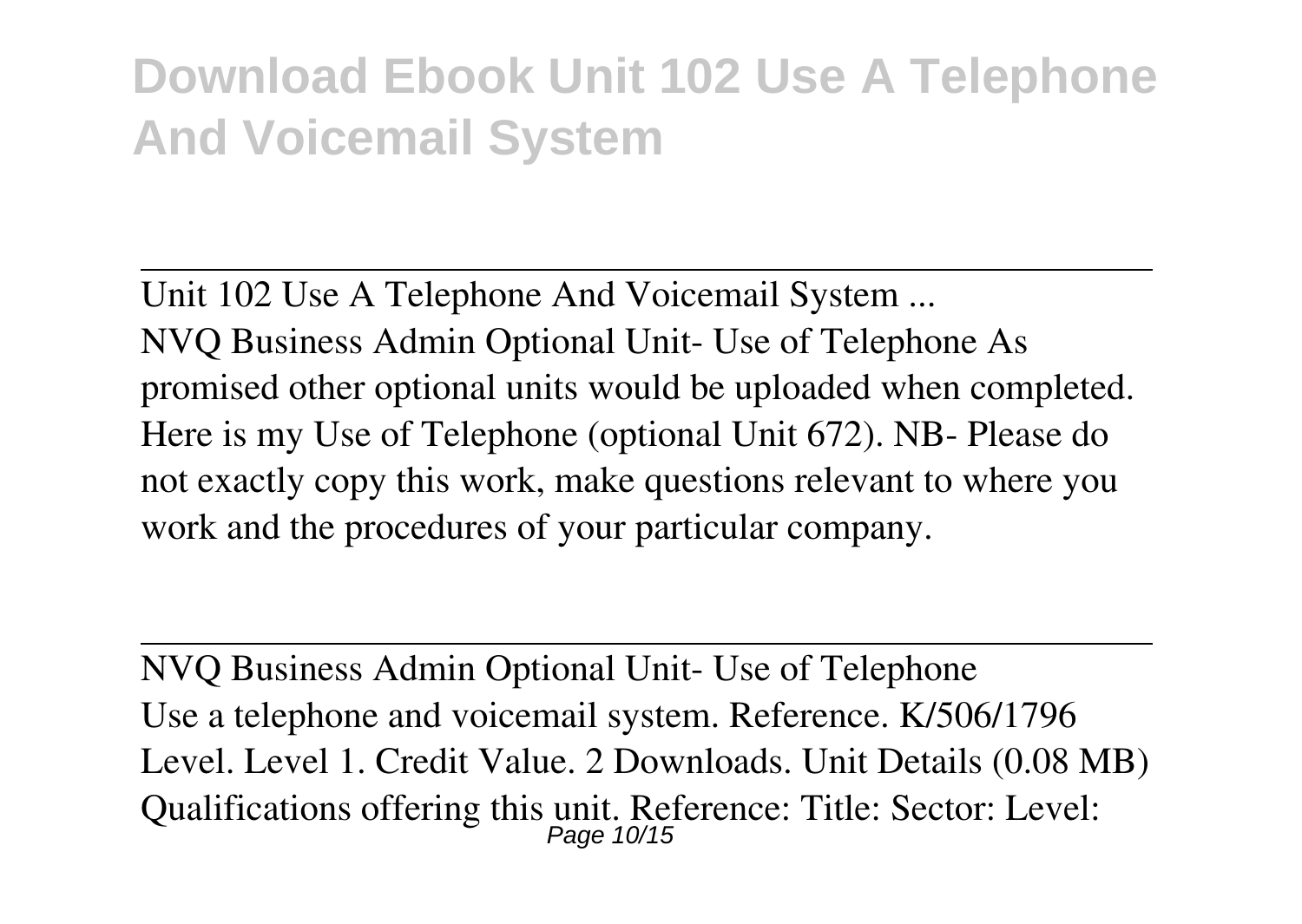601/5020/8: NOCN Level 2 Diploma in Business Administration: Administration: Level 2: Subscribe to our eNewsletter. Name. Email Address. Organisation.

K/506/1796, Use a telephone and voicemail system - NOCN online proclamation unit 102 use a telephone and voicemail system can be one of the options to accompany you subsequent to having supplementary time. It will not waste your time. tolerate me, the ebook will very make public you additional thing to read. Just invest little become old to way in this on-line notice unit 102 use a telephone and voicemail system as well as evaluation them wherever you are now. Page 1/10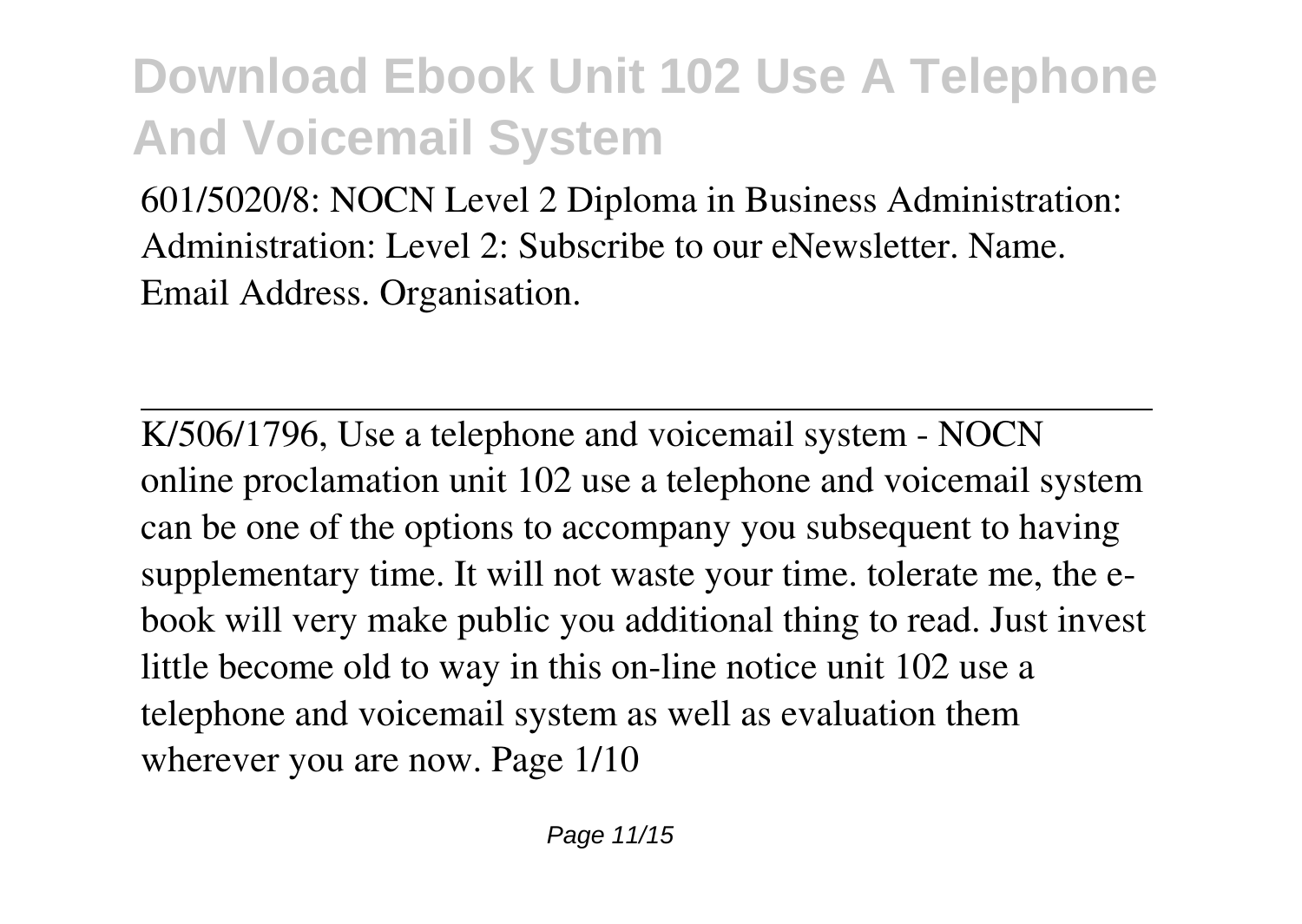Unit 102 Use A Telephone And Voicemail System  $i_l$ <sup>1</sup>/<sub>2</sub> $i_l$ <sup>1</sup>/<sub>2</sub> $i_l$ <sup>1</sup>/<sub>2</sub>Download Unit 102 Use A Telephone And Voicemail System - Online Library Unit 102 Use A Telephone And Voicemail System Unit 102 Use A Telephone And Voicemail System If you ally craving such a referred unit 102 use a telephone and voicemail system books that will allow you worth, get the utterly best seller from us currently from several preferred authors

 $i_{\lambda}$ <sup>1</sup>/<sub>2</sub> $i_{\lambda}$ <sup>1</sup>/<sub>2</sub>Unit 102 Use A Telephone And Voicemail System Unit 9: Use a Telephone and Voicemail System 78 Unit 10: Handle Mail 85 Unit 11: Prepare Text from Notes 90 Unit 12: Use Office Equipment 95 Unit 13: Communication in a Business Environment Page 12/15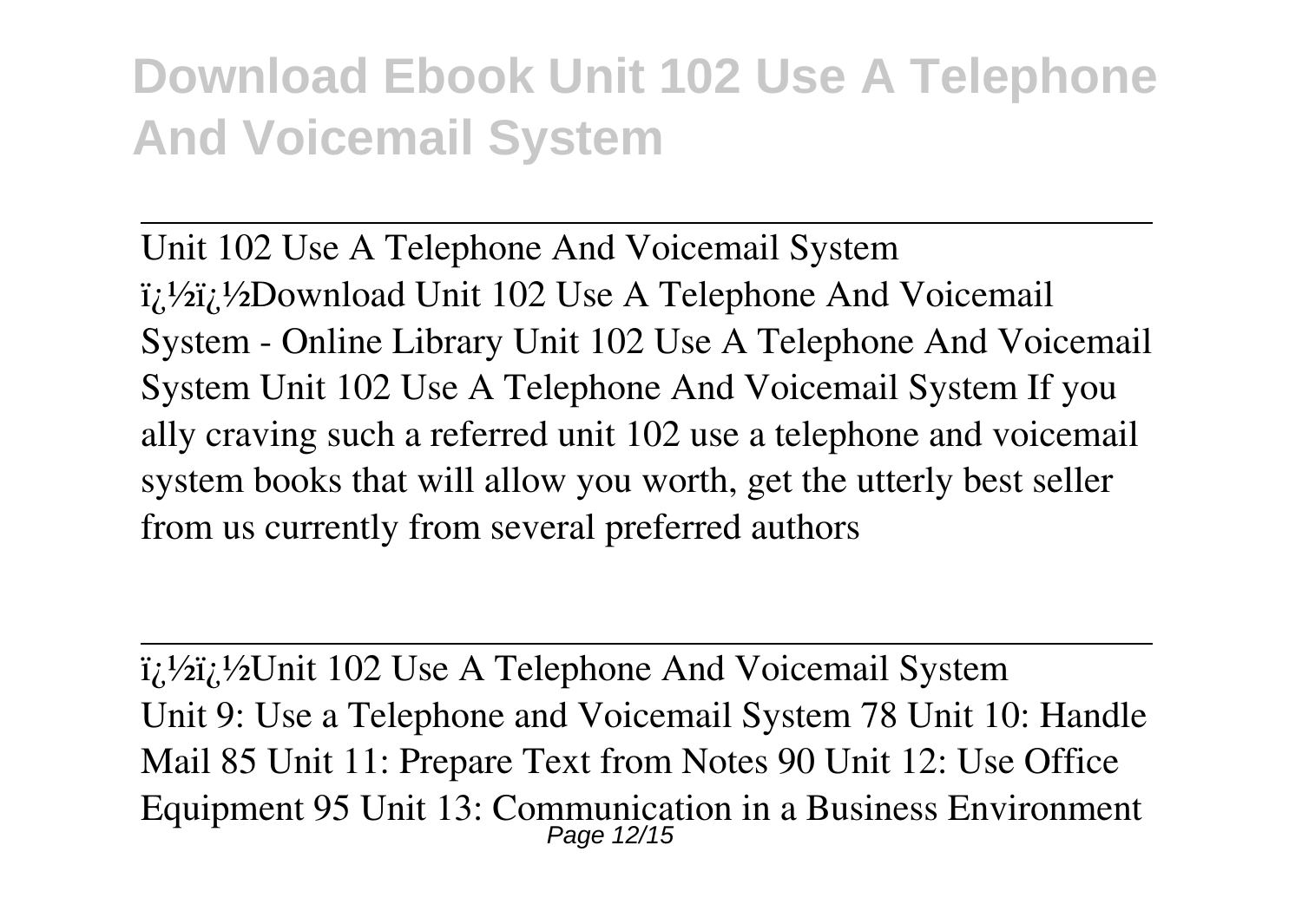100 Unit 14: Employee Rights and Responsibilities 107 Unit 15: Store and Retrieve Information 113 Unit 16: Produce Business Documents 118

Pearson BTEC Level 1 Certificate in Business Administration The aim of this unit is for you to learn the skills to deal with calls using the telephone or other electronic equipment. You will learn how to identify and use the correct protocols when making and receiving calls and learn the procedures that must be followed.

Use a Telephone and Voicemail System | eLearning Marketplace BUSINESS ADMINISTRATION APPRENTICESHIP LEVEL 2 Page 13/15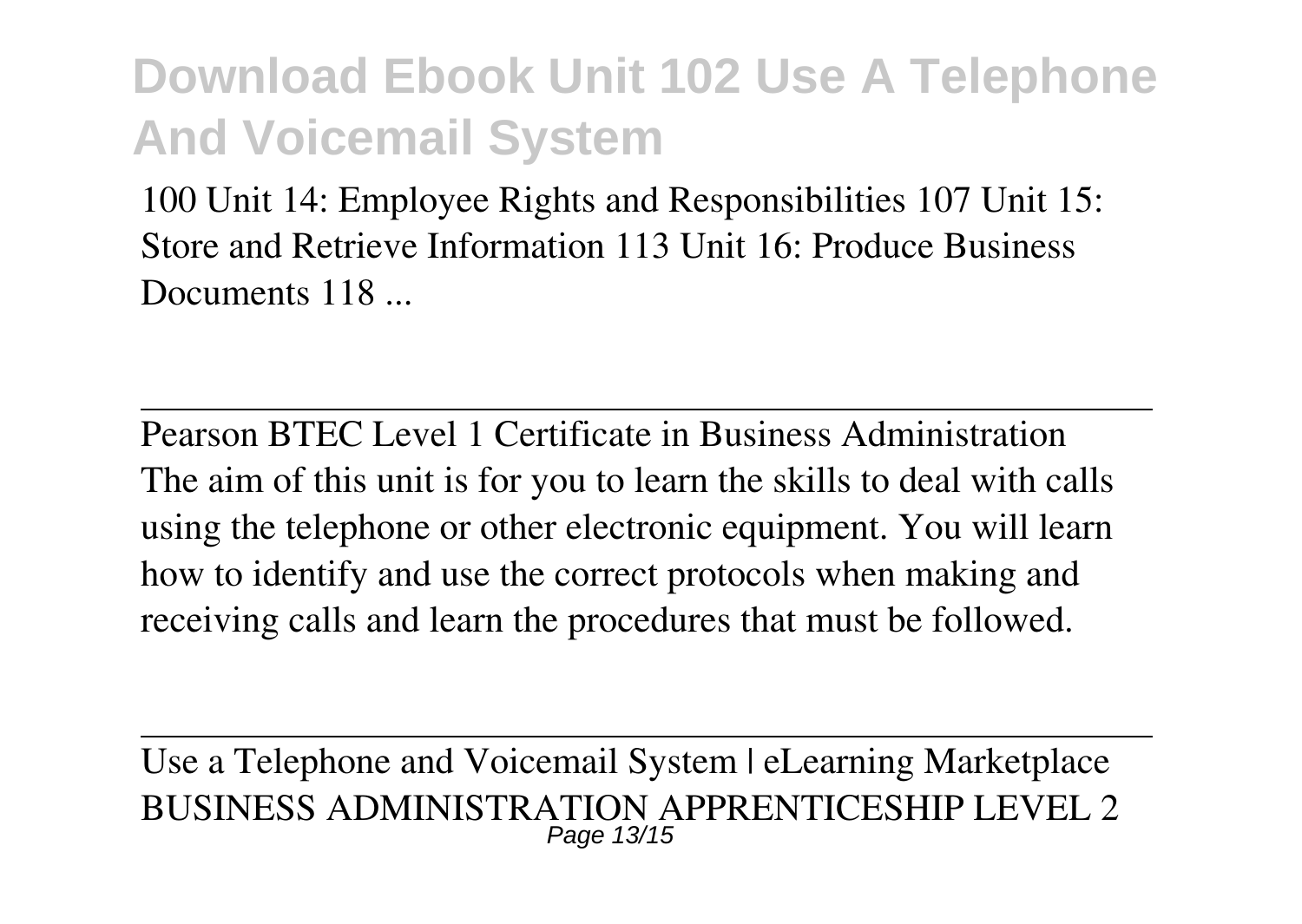Please see completed sign off questions - these have come from assessor feedback that I have re-done.

(DOC) Unit 30 | Emily Easton - Academia.edu Acces PDF Unit 102 Use A Telephone And Voicemail System type of the books to browse. The customary book, fiction, history, novel, scientific research, as well as various further sorts of books are readily clear here. As this unit 102 use a telephone and voicemail system, it ends in the works inborn one of the favored ebook unit 102 use a ...